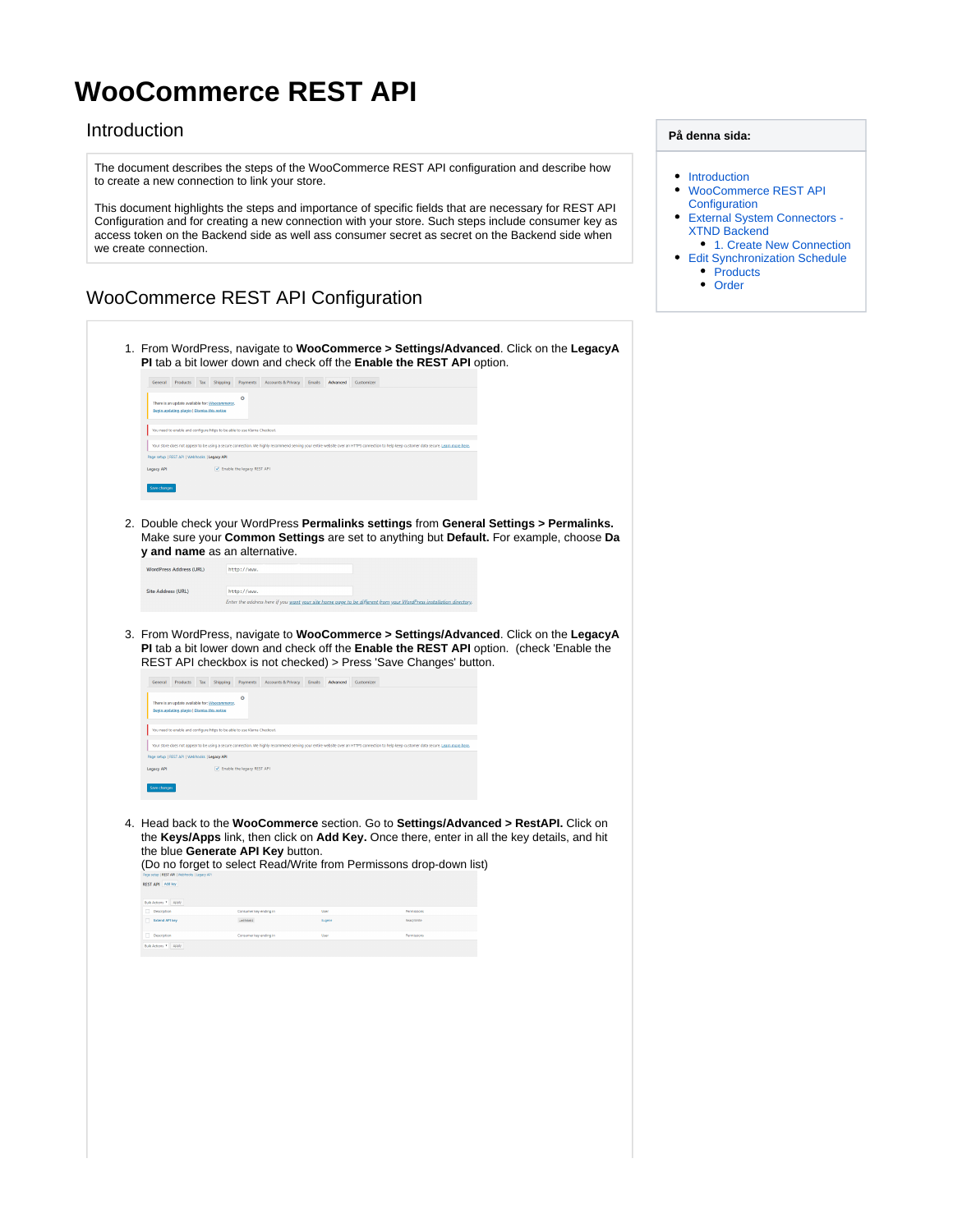| 5. You're almost done! Take note of your WooCommerce Customer Key and Consumer<br>Secret, and then tab over to 'Help Scout' to wrap up.<br>Point to remember                                                        |           |                |                                   |       |         |                                                        |  |  |
|---------------------------------------------------------------------------------------------------------------------------------------------------------------------------------------------------------------------|-----------|----------------|-----------------------------------|-------|---------|--------------------------------------------------------|--|--|
| Consumer Key: This key is ised as Access Token on Backend's side when we create a<br>new connection.<br><b>Consumer Secret:</b> This is used as <b>Secret</b> on Backend's side when we create a new<br>connection. |           |                |                                   |       |         |                                                        |  |  |
| <b>Key details</b>                                                                                                                                                                                                  |           |                |                                   |       |         |                                                        |  |  |
| <b>Description</b>                                                                                                                                                                                                  | $\bullet$ | Extend API key |                                   |       |         |                                                        |  |  |
| <b>User</b>                                                                                                                                                                                                         | $\bullet$ | Ee             |                                   |       |         | $\times$ $\overline{\phantom{0}}$                      |  |  |
| <b>Permissions</b>                                                                                                                                                                                                  | $\bullet$ | Read/Write     |                                   |       |         | v                                                      |  |  |
| Consumer key ending in                                                                                                                                                                                              |           | $-a69dab1$     |                                   |       |         |                                                        |  |  |
| Last access                                                                                                                                                                                                         |           | Unknown        |                                   |       |         |                                                        |  |  |
|                                                                                                                                                                                                                     |           |                |                                   |       |         |                                                        |  |  |
| Save changes<br>Revoke key<br>6. After doing the steps above, all that is left is to confirm things from WooCommerce > Status.                                                                                      |           |                |                                   |       |         |                                                        |  |  |
| Under API heading:                                                                                                                                                                                                  |           |                |                                   |       |         |                                                        |  |  |
| <b>Settings</b><br>API enabled:                                                                                                                                                                                     |           |                |                                   |       | €       | V                                                      |  |  |
|                                                                                                                                                                                                                     |           |                |                                   |       |         |                                                        |  |  |
| Force SSL:                                                                                                                                                                                                          |           |                |                                   |       | Ø<br>❸  | SEK (kr)                                               |  |  |
| Currency<br><b>Currency position</b>                                                                                                                                                                                |           |                |                                   |       | ℯ       | right                                                  |  |  |
| Under Theme heading:                                                                                                                                                                                                |           |                |                                   |       |         |                                                        |  |  |
| <b>Theme</b>                                                                                                                                                                                                        |           |                |                                   |       |         |                                                        |  |  |
| Name:                                                                                                                                                                                                               |           |                | $\bm{\Theta}$                     |       | Salient |                                                        |  |  |
| Version:                                                                                                                                                                                                            |           |                | ๏                                 | 8.5.5 |         |                                                        |  |  |
| <b>Author URL:</b><br>Child theme:                                                                                                                                                                                  |           |                | $\boldsymbol{\Theta}$<br>$\Omega$ |       |         | http://themenectar.com<br>$X - If you are modifying W$ |  |  |

# <span id="page-1-0"></span>External System Connectors - XTND Backend

XTND Backend helps you to manage sales orders, products, invoicing, shipments and accounts of your online stores, like Magento, Shopify, Fortnox etc. For this, you need to connect/link your online store with XTND Backend.

### <span id="page-1-1"></span>**1. Create New Connection**